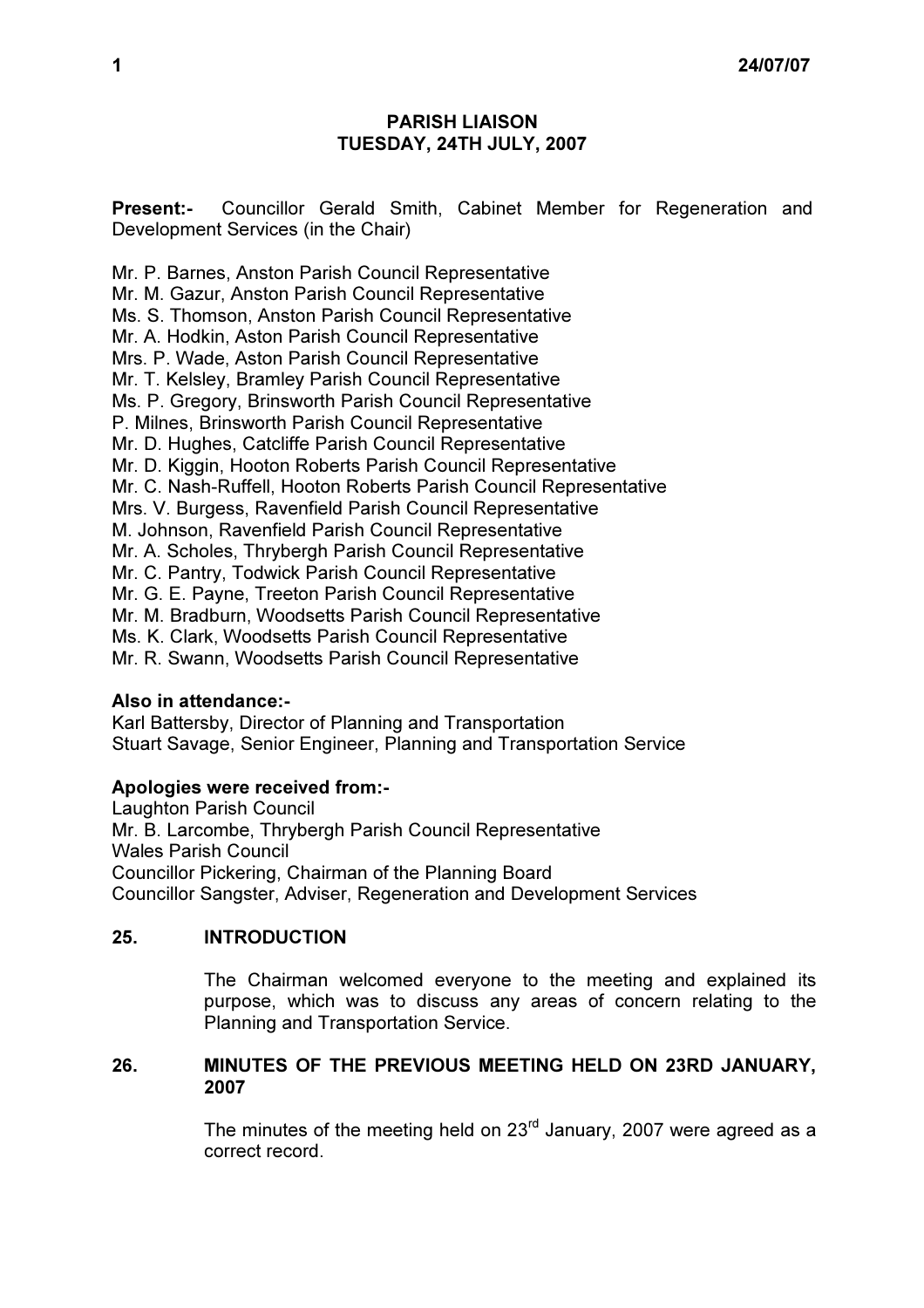### 27. MATTERS ARISING

Minute No. 19 - 4(6)(a)

Karl Battersby, Director Planning and Transportation, reported that a few Parish Councils had taken up his offer to visit to discuss any general planning issues or to do a presentation. He reminded Parish Councils present that this offer still stood should they wish him to attend any of their meetings in the future.

Minute No.  $19 - 4(7)(c)$ 

A visit had been made to Ravenfield Parish Council to discuss various options for improvements to Ravenfield Crossroads. Various proposals had now been considered and this information would be shared with the Parish Council.

Minute No. 20(3)

An update was provided on the available facilities for plastic recycling in Rotherham, background to recycling plastic, what was recyclable and recycling centre locations.

A copy of the full answer would be appended to the minutes and circulated to all Parish Councils.

Minute No. 20(4)

An update was provided on the contribution of derelict properties to the new dwelling figure, which was set in the Regional Spatial Strategy. The Regional Spatial Strategy figures took account of clearance and vacancy rates. The annual contribution from a reduction in the vacancy rate for Rotherham was set at zero as the local vacancy rate was below the 3.5% Regional Spatial Strategy target for vacant properties (Rotherham vacancy rate at 2006 was 2.6% - Regional AMR 2006). As it was difficult to eliminate these factors in the long term, the gross figures given in the Regional Spatial Strategy were indicative. The net figures were the building target that Rotherham had to meet. Current net figures in the Draft Regional Spatial Strategy were 750 dwellings per annum for 2004- 11 and 20011-16, 950 dwellings per annum for the period 2004-21. These figures were subject to change in the Proposed Changes to Regional Spatial Strategy, expected in September, 2007. Rotherham's Local Development Framework would apportion the final Regional Spatial Strategy new dwelling requirement to identified growth areas in the borough in line with a sustainable settlement hierarchy.

Minute No. 21(a)

Discussions had take place and a response had been copied to the Chairman of the Parish Council regarding the provision of a footpath.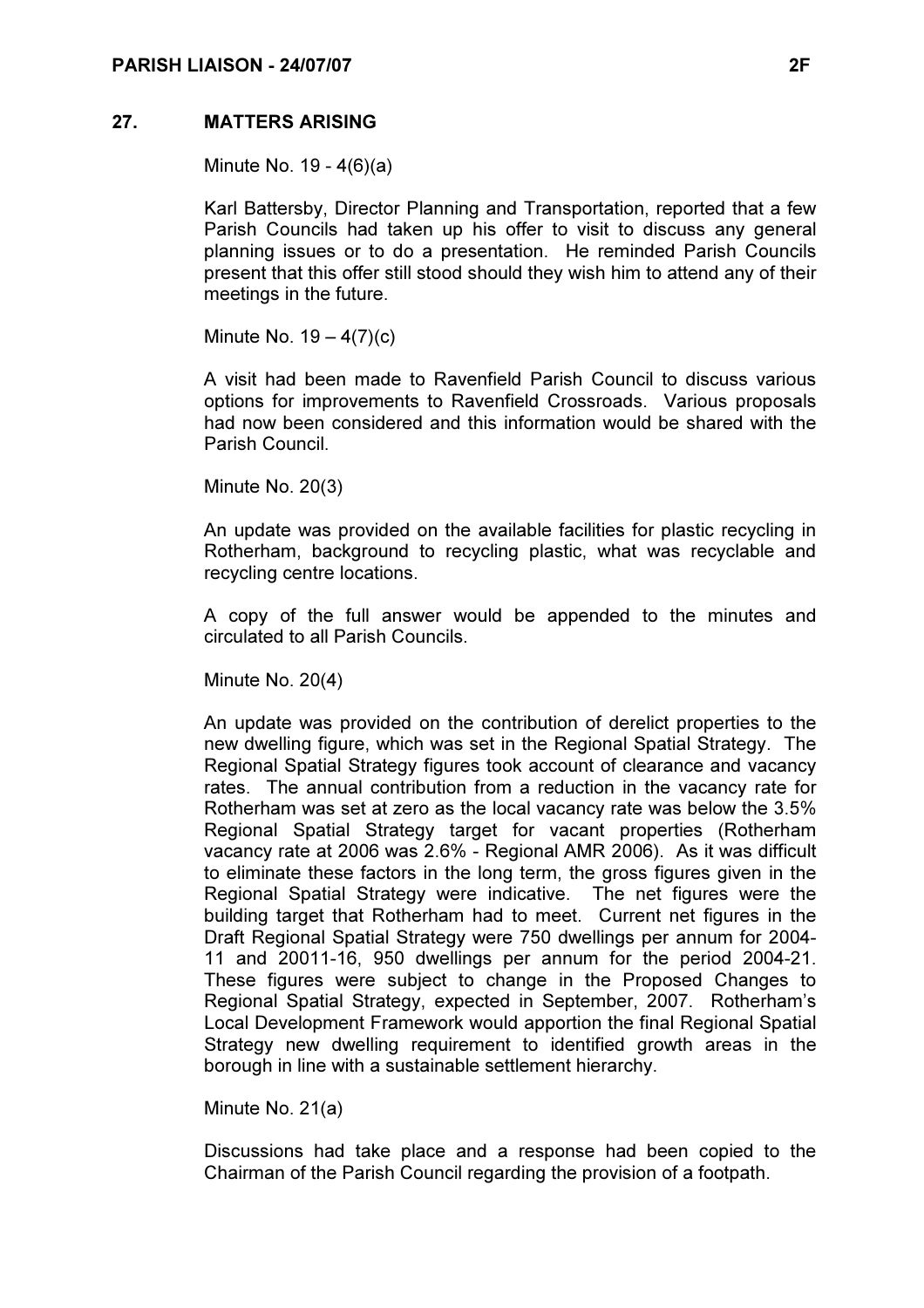In summary, the provision of a footpath was unacceptable for the numbers of people that used it and the significant amount of money required to bring it up to acceptable standards. A footpath in this location did not demonstrate value for money.

Whilst it was acknowledged the recent weather had attributed to the damage to the road surface along this stretch, there was another access point to the cemetery further along the A57.

A representative from Anston Parish Council asked if the housing development in this locality could contribute to the pavement via a Section 106 agreement as vehicles may pass down this road to get to the new development.

The Director of Planning and Transportation agreed to take back these suggestions and consider the requests further.

With regards to the speed limits through villages, a representative from Todwick Parish Council asked what action was being taken to reduce speeds and prevent accidents.

The Transportation representative confirmed that the national speed limit on the A57 had been reduced to 50 mph and a review of all "A" and "B" class roads would take place over the next two to three years.

The Director of Planning and Transportation confirmed that national guidance had been received to review all speed limits rather than reactions to individual circumstances.

Minute No. 22

The Director of Planning and Transportation was not in receipt of any training suggestions, but welcomed any topics. It was suggested that training for Planning Board Members and Parish Councils be kept separate to the Area Assemblies, as often the Area Assemblies were used as a consultation tool.

In addition, a Completed Developments Tour was to be arranged during September for the Planning Board to consider completed developments and view in their localities. Any developments that Parish Councils thought were positive or negative could be added to the list for visiting.

# 28. ROTHERHAM TOWN CENTRE RENAISSANCE UPDATE

 The Director of Planning and Transportation, gave a presentation on Rotherham Town Centre Renaissance which drew specific attention to:-

- Town Centre Goals.
- Ten Goals Underpin:-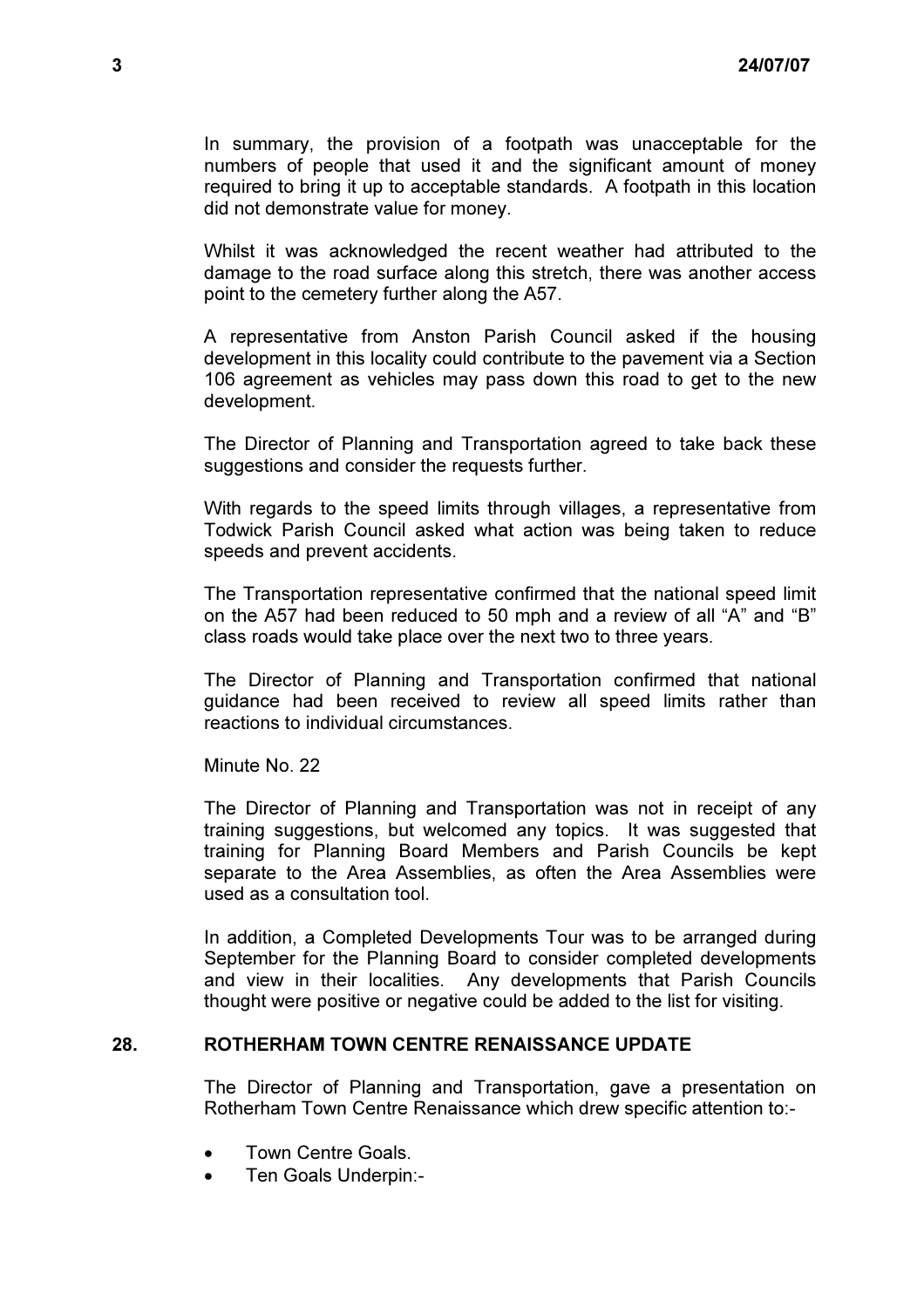- ❖ River/Canal.
- ❖ Accessibility to Good Housing Stock in the Town Centre.<br>❖ Network of Parks/Green Spaces Landscape
- Network of Parks/Green Spaces Landscape.
- ❖ Public Transport Network.
- Centenary Way.
- Forge Island,
- ❖ New Civic Focus.
- Best for Rotherham.
- Community Access to Health, Education and Social Wellbeing.
- Dynamic Local Economy.
- Lot 1 Guest/Chrimes Development.
- The Site Guest/Chrimes.
- Statistics.
- Civic Quarter Development Timings.
- Strategic Brief R.M.B.C.
- Site Layout.
- Massing Model.
- Local Design Influence.
- Aspirations New Civic Space.
- Precedents.
- Civic Quarter Development Summary.
- Express Parks Lots 2 and 3.
- Site 1 Walker Place.
- Site 2 Drummond Street Car Park.
- Site 3 Covered Market.
- Site 6 Crinoline House.
- Site 7 Forge Island.
- Site 8 Bailey House.
- Site 12 Town Hall.
- Phase 1, 2 and 3.
- Westgate Demonstrator Project.
- Westgate Demonstrator Public Realm.
- Townscape Heritage Initiative.
- Three Cranes Plaza.
- Templeborough to Rotherham Flood Alleviation Scheme.
- Acquisitions.
- Living Over The Shops.
- New Projects.
- Public Realm Strategy.
- Transport Strategy.
- Core Measures currently being remodelled in detail.
- Railway Station Proposals.
- Bus Station Proposals.

A question and answer session ensued and the following issues were clarified:-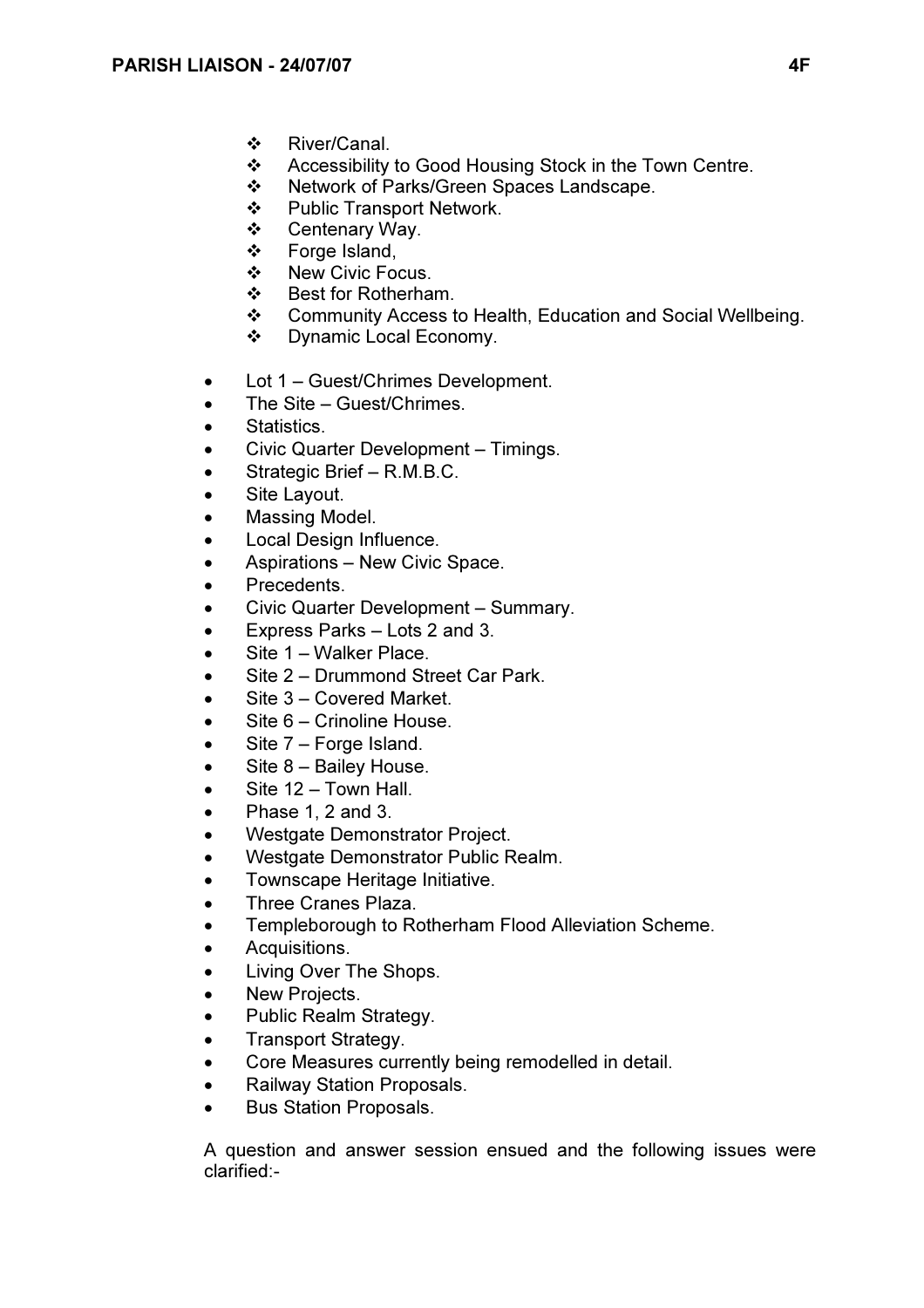- Car Parking Provision for the Town Centre.
- Relationship with Tesco and how on board they were with the proposals.
- Whether the latest floods had impacted on the plans.
- Inclusion of Wellgate's high retail area in the plans for the town centre.
- Plans for the old Cinema on Doncaster Gate.
- Finance for the plans and confidence to bring these schemes to fruition.
- Improvements to the town centre and the impact this may have on surrounding districts.

Agreed:- That Karl Battersby, Director of Planning and Transportation, be thanked for his very informative presentation.

### 29. LOCAL ISSUES REPORTED BY PARISH AND TOWN COUNCILS

 Discussion took place on the following local issues, which were reported by representatives of the Parish and Town Councils:-

(a) What action is the Highway Authority able to take to cure the problems of traffic congestion and poor air quality on the A631 Bawtry Road between the M18 Junction at Hellaby, through Bramley and the bus lane at Wickersley, to the Wickersley Tanyard area?

 The Director of Planning and Transportation was unable to provide a quick fix to this problem as the area was not designated an air management watch area.

 In terms of the traffic congestion, there would be some work undertaken on the M18 motorway roundabout, which would improve flow and congestion in this hotspot. In addition, the A631 was a quality bus corridor which encouraged motorists to leave their cars and to use public transport.

(b) The Parish Council are concerned about road safety and speed issues throughout the villages of Woodsetts and Dinnington and wondered what the Council and the Police could do about any speed restrictions.

 The Parish Council were very concerned about vehicle speeds as the 30 mph recommended speed limit was being ignored.

 The Transportation Representative confirmed that the Council did have a budget for the introduction of road safety schemes and took into account the accident records in particular hotspots. Therefore, Woodsetts was not highlighted as having cause for concern.

It was pointed out that there were probably accidents occurring that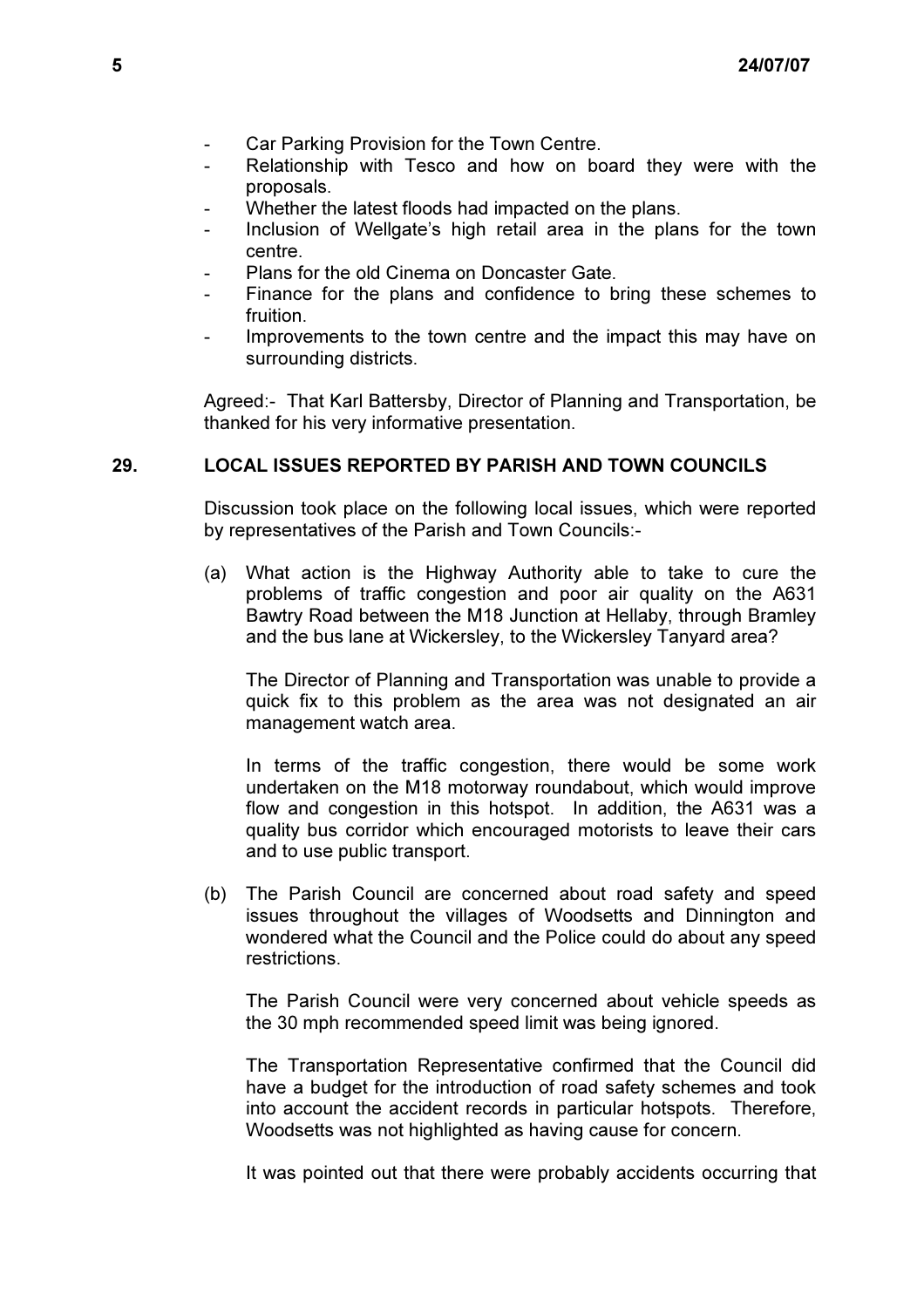went unreported and the need for informing the Police and the Council when any such incident occurred was emphasised.

 It was suggested that if the concerns were significant then a request should be resubmitted for a pedestrian crossing given that the route of concern was used when there were incidents on the A57.

(c) There are increasing concerns about the company, Arkwrights, between Gildingwells and Dinnington and the impact this is having on Woodsetts. The company was based in Dinnington, but used H.G.V.'s on the poor road network. The Parish Council were concerned about the effect this was having on Woodsetts and the surrounding villages and believed a notice had been served on the company.

 Woodsetts Parish Council were also concerned that once the new Village Hall was completed and the recreation ground being used, that the safety of users would be in jeopardy with the speeding lorries coming through the village.

 The Transportation Representative was unable to confirm what the notice referred to had been issued for. Liaison would take place with South Yorkshire Police to determine the nature of the notice.

(d) The road from Hill Top and Firsby was full of very large potholes and could only be passable with a four wheeled drive vehicle. The villages of Firsby and Hooton Roberts requested that the road be repaired and resurfaced as soon as possible so residents and emergency services could access the properties.

 The Director of Planning and Transportation agreed to pass this request to his colleagues in Streetpride for a response.

# 30. ANY OTHER BUSINESS

 (a) A representative from Todwick Parish Council contacted Streetpride and, having listened to their recorded message about recycling, suggested that a message in English be recorded without background noise.

This suggestion would be forwarded onto the relevant service.

(b) A representative from Treeton Parish Council expressed his concern about the proposed works on West Bawtry Road dual carriageway and asked what plans there were to improve the air pollution in this area and around Whiston crossroads.

 The Director of Planning and Transportation could not recall any environmental enhancements to the West Bawtry Road scheme. The intention of the scheme was to improve the road network and